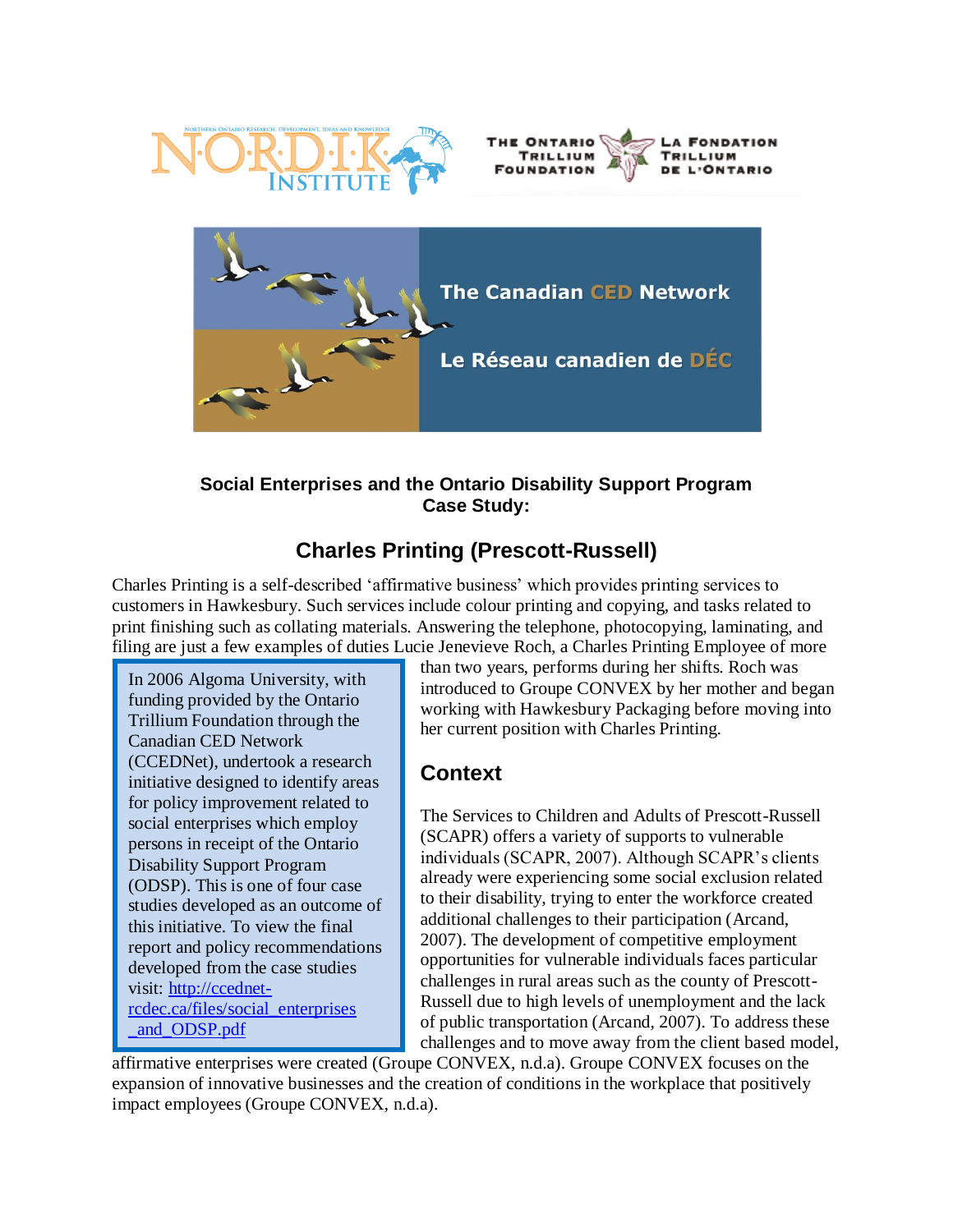### **History**

Charles Printing was originally operated as a mainstream small business but as the owner



approached retirement, he was unable to find a successor. Discussions with the Groupe occurred over a couple of years (in part because the Groupe was somewhat reluctant to open a print shop in Hawkesbury) before the deal was finally closed. Several services were added such as laminating and binding, in an effort to increase employment opportunities (Jedynack, 2007). Since it was purchased, the business has grown and now provides employment for a business manager, two pressmen, and 5 employees. Due to the highly specialized skills required of the manager and pressmen positions, these positions are recruited from the general public rather than from target employees. Employees offer their ideas regarding various issues, including their workspace. For example, employees requested a lunchroom and this suggestion is now being realized (Jedyna, 2007)

## **Organizational Structure**

Groupe CONVEX was created with the primary purpose of expanding employment and training opportunities for individuals with a developmental disability (Groupe CONVEX, n.d.a). Together the Groupe CONVEX network generates approximately \$1,000,000 in revenue a year (Ontario Cooperative Association, 2007) and employs 145 individuals of whom approximately 85% are in receipt of benefits provided through the Ontario Disability Support Program (ODSP) (Arcand, 2007). Nine enterprises are currently in operation through Groupe CONVEX providing a wide range of products and services to the Prescott-Russell region. Enterprises include Hawkesbury Antiques, Casselman Packaging, Hawkesbury Packaging, Express Net, Gold & Spices, Librairie du Coin, Menuiserie Casselman, The Harvesters, and Charles Printing. Being a network of enterprises, they have the ability to utilize each other's services. For example, Menuiserie Casselman sends its products to Casselman Packaging to be packaged (Anonymous, 2007).

The Board of Directors is composed of 6 individuals from the Prescott-Russell area, each with differing areas of expertise, who meet monthly and make strategic and policy decisions, as well decisions regarding larger purchases such as equipment. Each of the 9 enterprises has a manager in charge of making decisions related to the day to day operations of the business, recruiting, hiring and supervising the employees. All of the business managers meet 4 times a year and report to the Executive Director who is responsible for the overall development of strategies and businesses, administration, financial aspects, and the human resources of Groupe CONVEX. An Administrative Assistant is also employed at the organization"s head office to assist with items such as invoicing and collections. Advertisements and recruitment are completed through local employment and social service organizations who inform ODSP recipients of the Groupe"s employment and training opportunities.

Funding is received from SCAPR, grants and revenues derived from the businesses. Profits, as well as deficits generated by all of Groupe's businesses are combined and reinvested into the overall budget of Groupe CONVEX. Recently the organization was granted \$130,000 from the Ontario Trillium Foundation to assist with public awareness with other businesses and organizations who want to learn more about developing social enterprises, and to produce resources such as a CD and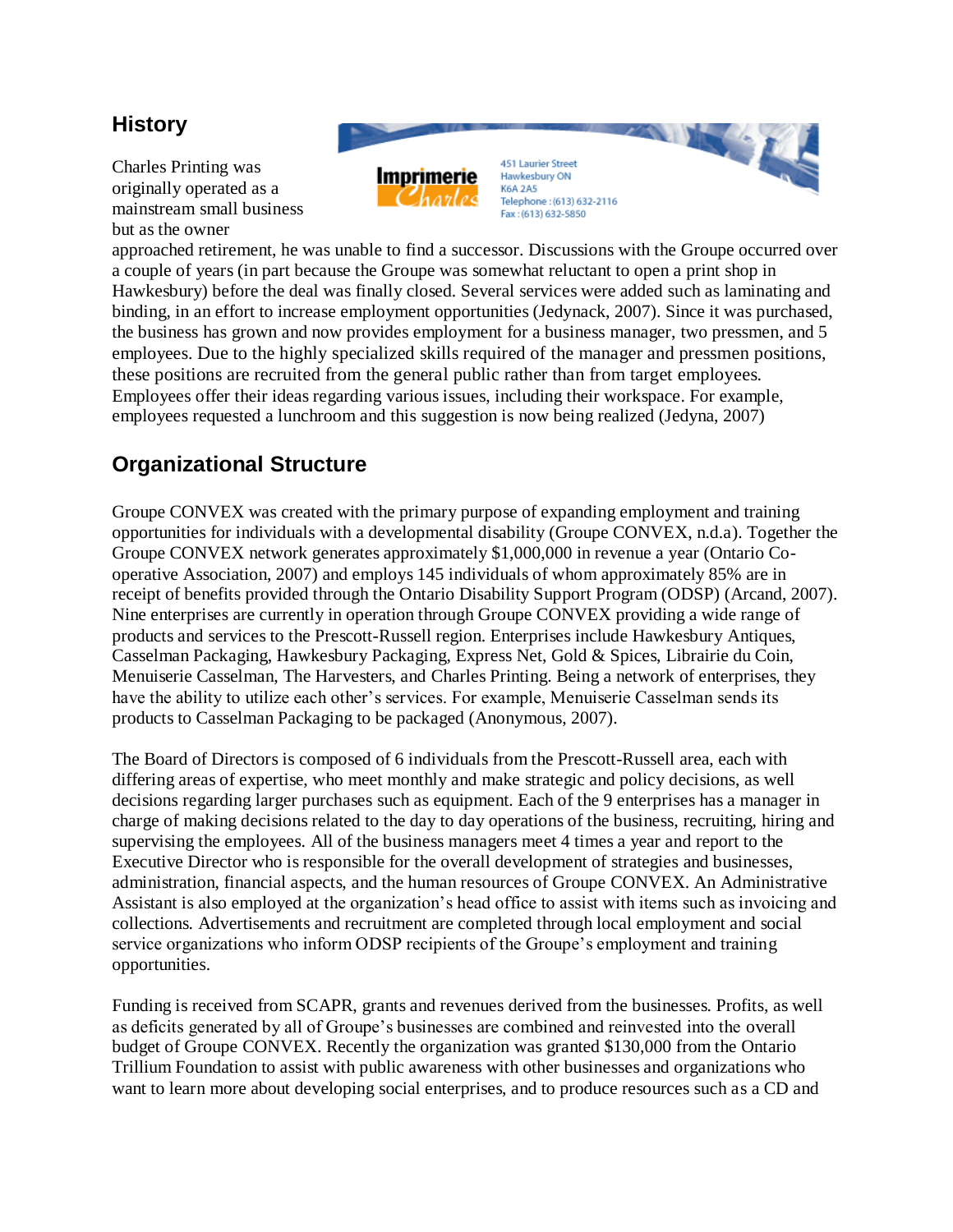DVD. With the increasing demand for information about social enterprises and their social and economic benefits, these materials will provide guidance to those newly entering the sector.

Groupe CONVEX enterprises are designed to operate similar to mainstream businesses, and the community and customers respond to them that way. Some customers do not identify the social purpose until after they enter the store (Jedynack, 2007). The process for hiring employees is comparable to other businesses where individuals hand in their resume, an interview is conducted, and after a successful probationary period they are hired. In order to help the employees enter the workforce an employee handbook was developed, which outlines the responsibilities and rights of the workers. In the handbook it states "we consider our workers to be our biggest asset" (Groupe CONVEX, n.d.b).

Accommodations are tailored to the needs of each of the employees. Carole Jedynack, Manager of Charles Printing, explained, "for example, one employee has an individual work station to address the nervousness and pressure he experiences from working in close quarters with other employees". This type of accommodation assists in eliminating inconsistencies in the work and improving the quality of the finished product, as well as ensuring a viable workplace for its employees.

# **Activities**

Training comprises a large component of the enterprise, as the skills, abilities, and ways of learning vary substantially from one employee to another. The manager and the two pressmen provide the

training to workers on the various tasks providing repetitive opportunities for skills development (Jedynack, 2007). Some projects are specifically utilized as training tools to assist new employees in their skill development. During the training period, trainees receive compensation based on the job and output, but if

"I love my job. It's quite simple. I love my job".

> Carole Jedynack Charles Printing

the individual is hired on full time after their training period is completed they are paid a competitive wage (Jedynack, 2007) and currently 45% of ODSP recipients have moved from trainees to employees (Arcand, 2007).

Over time the employees become more and more independent in their tasks and roles within the organization. For example, one of the former trainees who is now an employee has become independent in greeting customers in person and over the phone, as well as receiving and completing copy orders. One of the challenges faced by the organization is the lack of anyone solely dedicated to training. Currently, the pressmen face conflicting priorities between completing jobs to deadlines, while providing training to employees on the press (Jedynack, 2007).

## **Outcomes**

Even the organization's title, CONVEX, is a metaphor for the continuous growth of an individual's skills, abilities and self-esteem (Groupe CONVEX, n.d.a). Groupe CONVEX was described as providing employees with "self-esteem", "valorization", "social inclusion", "community integration", and "pride of working" (Anonymous, 2007; Arcand, 2007; Jedynack, 2007). For example, one of the disabled employees at Charles Printing lives independently, works 30 hours a week, earns a competitive wage, and has become friends with other employees. Lucie Jenevieve Roch, an employee at Charles Printing, explained that she goes bicycling and walking with another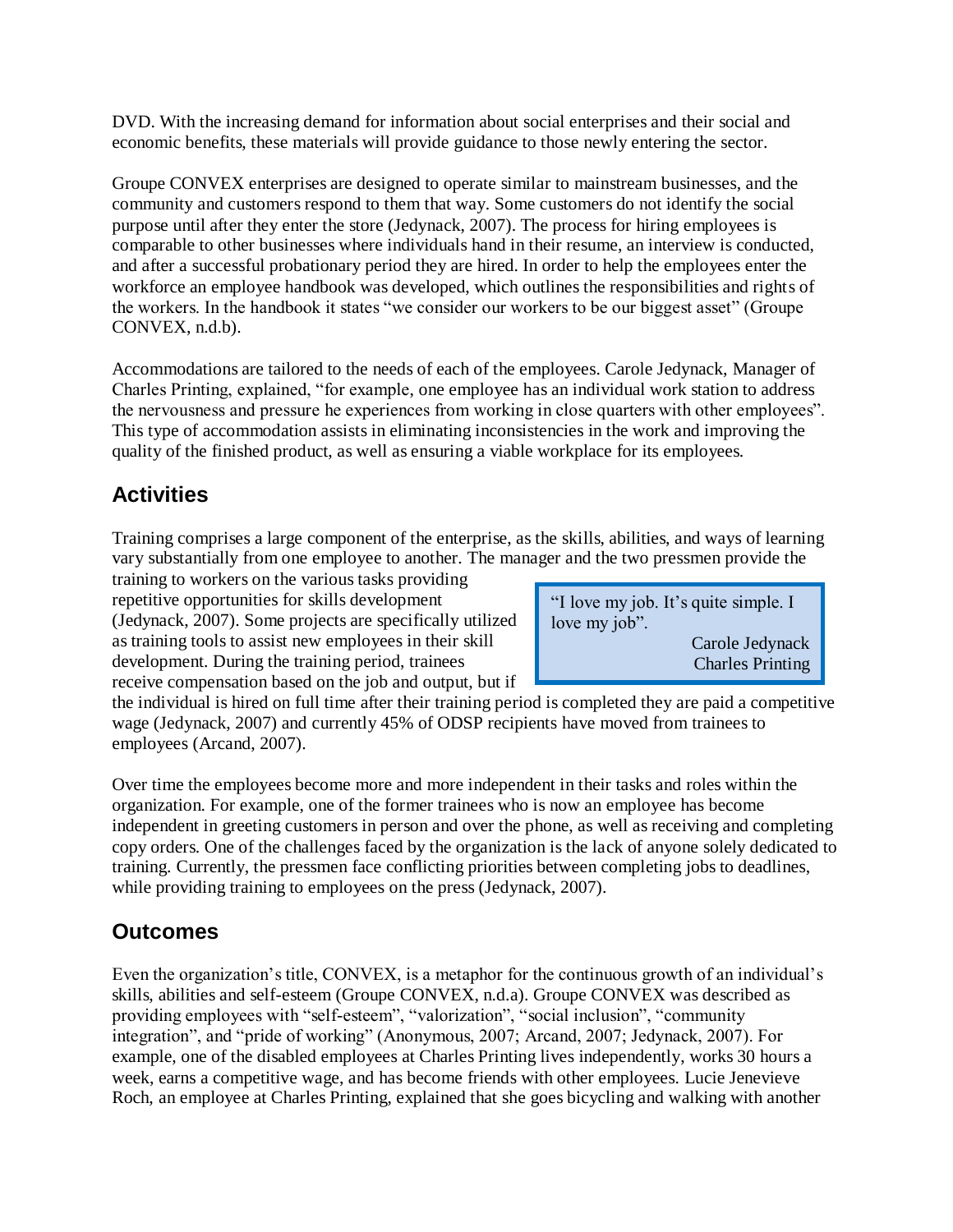employee outside of work. Working for Charles Printing also gave her the opportunity to visit France for a social enterprise conference where she was able to interact with various individuals from diverse backgrounds, as well as having a lot of fun. Other taken-for-granted activities such as buying Christmas presents for family members, are special events for individuals who have for many years been unable to access waged work.

Groupe CONVEX is not involved in the administration of ODSP for employees, because it is trying

to maintain a business environment rather than a social service (Arcand, 2007). Carole Jedynack of Charles Printing stated that "we give them real jobs, real responsibility and real work. I find it fascinating to see how they love what they do…"

Groupe CONVEX is always seeking innovative ideas for enterprises, and they often begin from within the community. Recently, for example, the Casselman Chamber of Commerce contacted Groupe



CONVEX about the community"s need for an LCBO and Beer Store Deposit Centre. Currently community members have to travel outside of the village for this particular service, resulting in economic leakage through the purchase goods in other communities. By introducing this service into the community, the Groupe will not only provide additional employment opportunities for people in receipt of ODSP, they will also be plugging some of the holes in the region"s economic leakage (Arcand, 2007).

## **Factors Critical to Success**

Like all of the Groupe's 9 enterprises, Charles Printing belongs to its local Chamber of Commerce, which assists in its promotion, and the Groupe's enterprises are also able to support and promote each other through referrals. Charles Printing has benefited from the partnerships developed with the other print shops in Hawkesbury, sometimes doing finishing work for which the other shops do not have the capacity. Likewise, printing projects that cannot be completed in house at Charles Printing, will be sent to other local businesses (Jedynack, 2007).

"The important thing is to never lower [your] price". Caroline Arcand Groupe CONVEX

The business sometimes generates as much as \$20,000 in a good month (Arcand, 2007). Caroline Arcand, Executive Director of Groupe CONVEX, provides a piece of advice to others interested in the social enterprise sector, "the important thing is to never lower [your] price" and to

ensure high standards for both the products and for the people who make them. Product quality was identified as an important element to the print shop's success (Anonymous, 2007; Jedynack, 2007).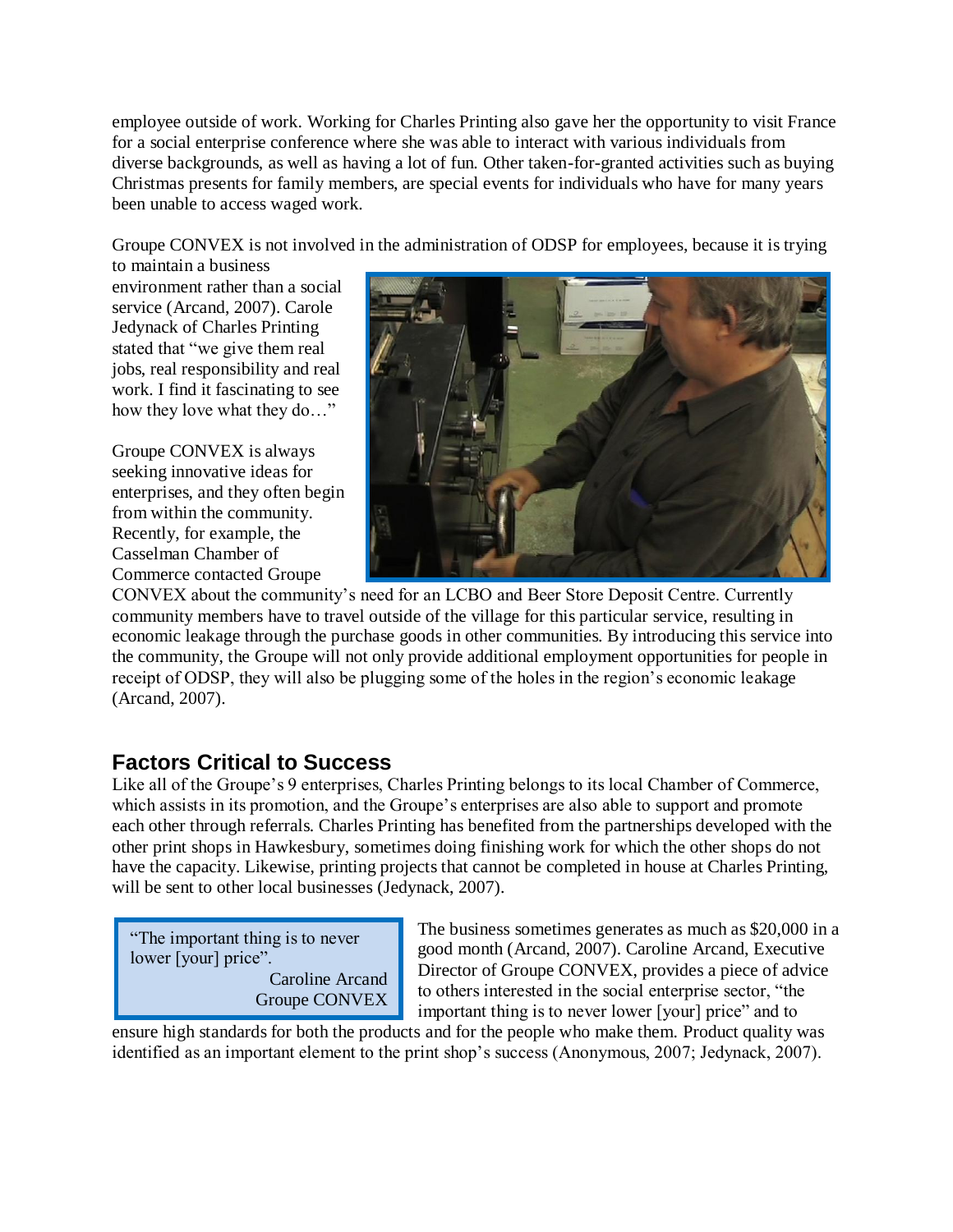Management is one of the greatest strengths for Groupe CONVEX (Arcand, 2007; Jedynack, 2007). Many of the people involved in the organization are not there just as a means of employment, but because they really believe in what the organization is trying to achieve. "I can make a difference in somebody's life, it's really valuable for me..." (Anonymous, 2007). As Carole Jedynack, the Manager of Charles Printing stated "I love my job. It's quite simple. I love my job".

Like other member enterprises operating under the Groupe CONVEX umbrella, Charles Printing benefits from the support of the larger organization. Specifically:

- The enterprise shares in the revenues (and losses) of all 9 enterprises, making it more likely to be viable
- The Group is highly experienced in workplace accommodation and providing training for persons with disabilities
- Referrals from its 'sister' businesses.

### **Barriers and Challenges**

Employees of social enterprises "don"t always understand the importance of quality, and the importance of the tools they"re using" (Jedynack, 2007). For example, one employee damaged a piece of equipment by attempting to cut a paper clip with a tool utilized for trimming laminations (Jedynack, 2007). This resulted in substantial costs for repairs and delays in other jobs.

One barrier that was identified specifically related to ODSP was the fear that employees and their families experience when reporting their income, and the subsequent deductions to their ODSP pension. Parents fear the increased income because they want to ensure their children"s finances for the future (Arcand, 2007). However, one change to the ODSP structure (Ontario regulations, 2006) that was identified as an incentive to work was the ability to maintain health benefits (Arcand, 2007). Maintaining health benefits contributes to reducing the fear about and creating more incentives for individuals entering the workforce.

Charles Printing still has a lot of potential for growth. Purchasing an additional printer and press would create more employment and training opportunities. These purchases would also be responding to the move towards digital printing that currently exists in the marketplace. Employees may be able to learn more easily on the printer than the press (Jedynack, 2007). This is important because developmentally disabled individuals" productivity is on average less than that of an employee without a disability (Arcand, 2007).